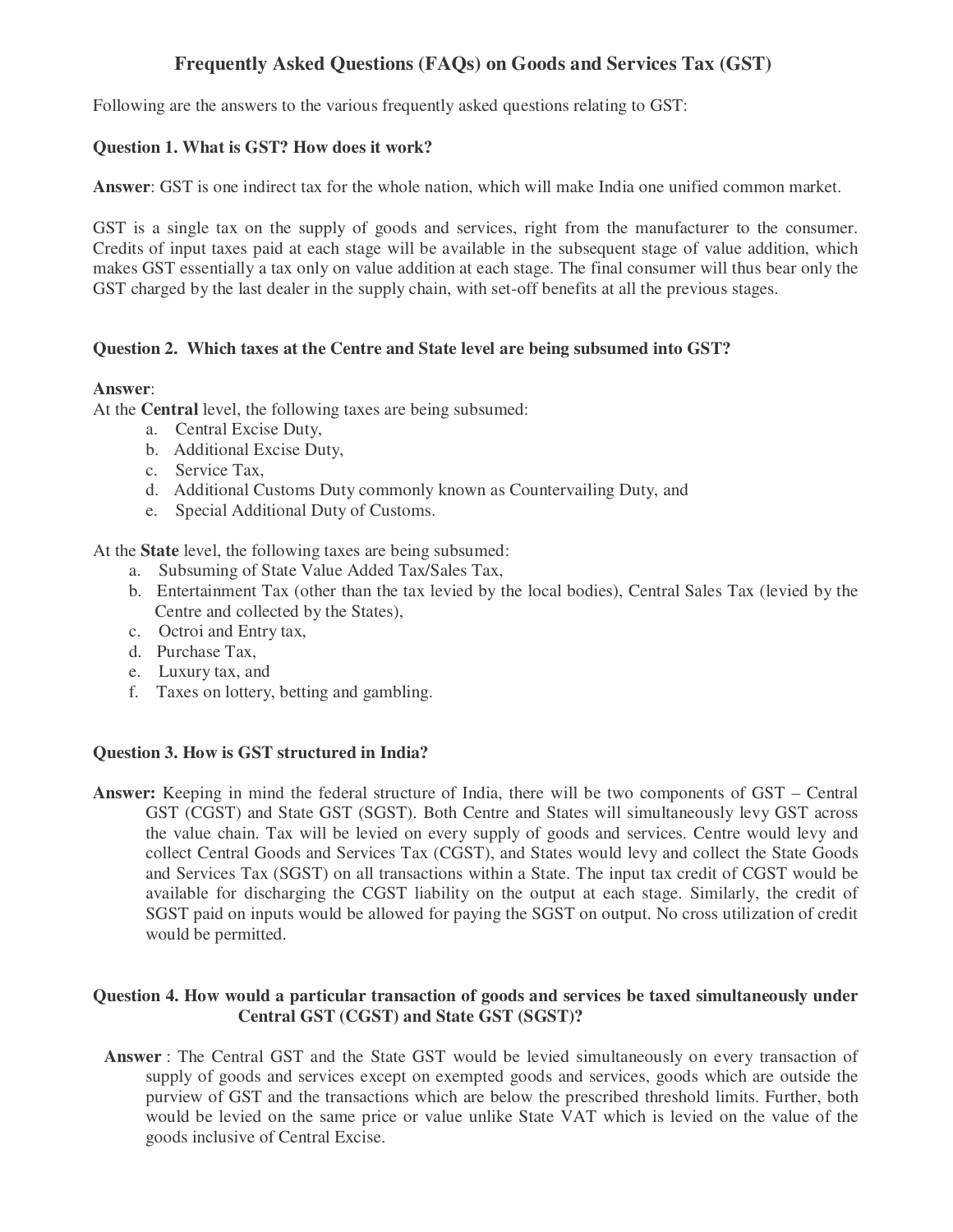## **Question 5. How will be Inter-State Transactions of Goods and Services be taxed under GST in terms of IGST method?**

**Answer**: In case of inter-State transactions, the Centre would levy and collect the Integrated Goods and Services Tax (IGST) on all inter-State supplies of goods and services. The importing dealer will claim credit of IGST while discharging his output tax liability (both CGST and SGST) in his own State.

### **Question 6. How will IT be used for the implementation of GST?**

**Answer:** For the implementation of GST in the country, the Central and State Governments have jointly registered Goods and Services Tax Network (GSTN) as a not-for-profit, non-Government Company to provide shared IT infrastructure and services to Central and State Governments, tax payers and other stakeholders. The key objectives of GSTN are to provide a standard and uniform interface to the taxpayers, and shared infrastructure and services to Central and State/UT governments.

GSTN is the common GST portal providing frontend services of registration, returns and payments to all taxpayers, as well as the backend IT modules for certain States that include processing of returns, registrations, audits, assessments, appeals, etc. All States, accounting authorities, RBI and banks, are also preparing their IT infrastructure for the administration of GST.

 There would no manual filing of returns. All taxes can also be paid online. All mis-matched returns would be auto-generated, and there would be no need for manual interventions. Most returns would be self-assessed.

## **Question 7. How will imports be taxed under GST?**

**Answer** : IGST will be levied on all imports into the territory of India. The Additional Duty of Excise or CVD and the Special Additional Duty or SAD presently being levied on imports will be subsumed under GST.

#### **Question 8. What are the major features of the registration procedures under GST?**

**Answer**: The major features of the proposed registration procedures under GST are as follows:

- i. **Existing dealers**: Existing VAT/Central excise/Service Tax payers need not to apply afresh for registration under GST.
- ii. **New dealers**: Single application to be filed online for registration under GST.
- iii. The registration number is PAN based and serves the purpose for Centre and State.
- iv. Unified application to both tax authorities.
- v. Each dealer to be given unique ID GSTIN.
- vi. Deemed approval within three days.
- vii. Post registration verification in risk based cases only.

#### **Question 9. What details will be required by MDL from vendors?**

**Answer:** Vendors has to furnish details like GST provisional ID, and HSN/SAC No. of the items under procurement / order.